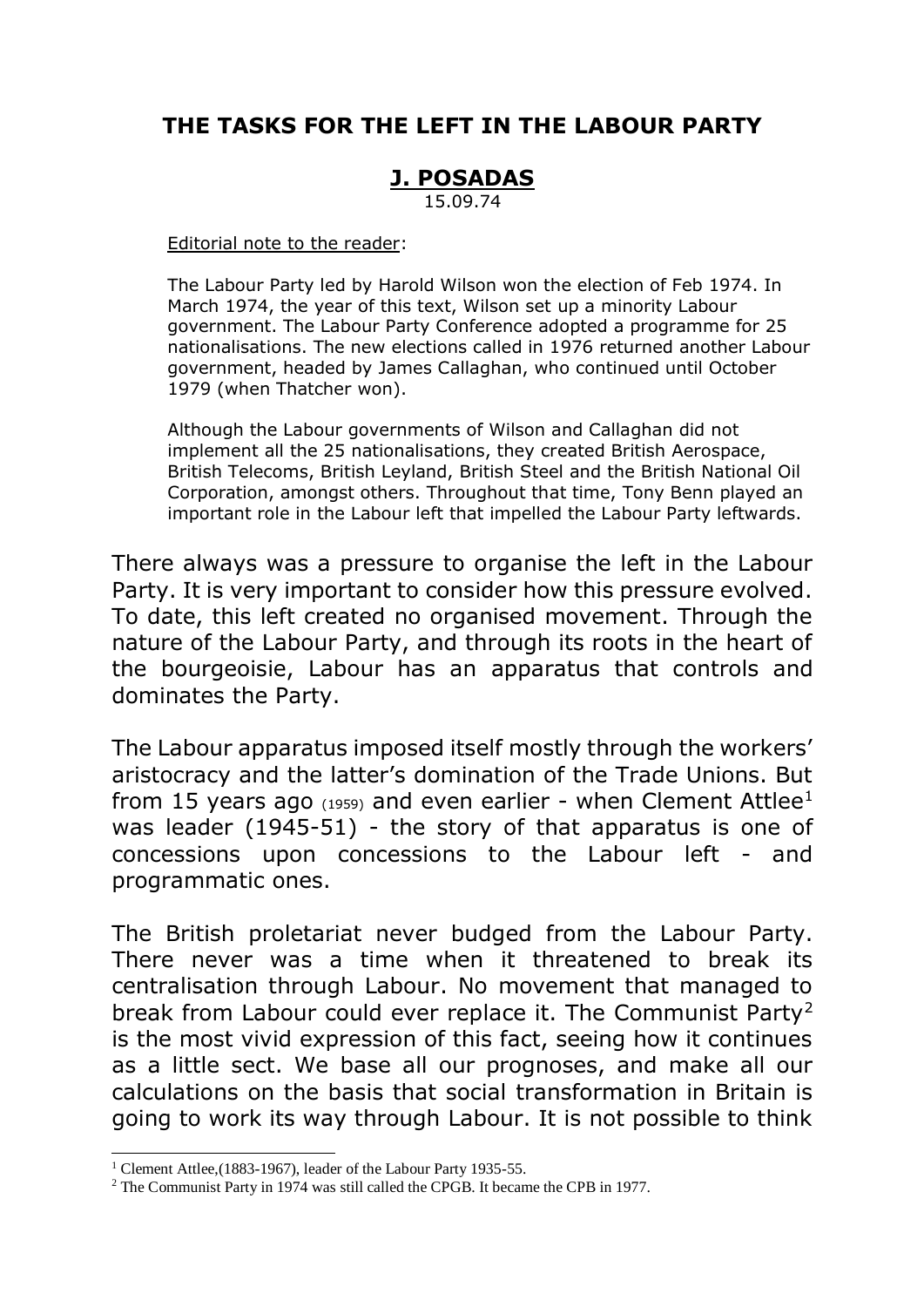outside this.

For what regards us, ourselves<sup>3</sup>, we are sure that it is possible for us to grow and have an influence among workers' leaders and intellectuals. We know however that we will always be limited in this by the strong centralising force of Labour. The world proletarian vanguard feels the approach of the final settlement of accounts<sup>4</sup>. It has a feeling of it, not yet a consciousness. It has a perception of it, a historic intuition. The British proletariat expresses this by keeping centralised.

#### **All the new events upset the established notions:**

The generals of the Ethiopian army are taking power<sup>5</sup>. They come from a most subjected people in history. They supported the Negus<sup>6</sup> in the past; now they decide to put an end to the age-long monarchy. The fact that revolutionary soldiers take power in Ethiopia, Turkey and Portugal, means that the necessity of history presses forward, in need of representatives. This upsets all established notions and relations. All the political leaderships are gripped by a feeling of uncertainty, of insecurity and of inconsistency. Even those with the most stable relation with the capitalist system, like the Labour Party.

The world situation keeps destabilising the notions held in the Labour Party up to now, forcing it to yield. It yields therefore, to continue as before. Historically speaking, it is not prepared for any change or any transformation. None of these. It does not believe in them!

The Communist Party lost long ago the capacity to influence in the Labour Party. It did this by adopting the same *national road to Socialism* as Labour – the road of subtle changes meant to tweak the capitalist system on the edges. Had the Communists

 $\overline{a}$ 

<sup>&</sup>lt;sup>3</sup> The Trotskyist Posadist IV International.

<sup>&</sup>lt;sup>4</sup> The final confrontation between the capitalist system and the system of the Workers States.

<sup>&</sup>lt;sup>5</sup> The soldiers of the Ethiopian army called the DERG.

<sup>6</sup> The Negus of Ethiopia. Royal title that lasted up to Haile Selassie, and disappeared when he was overthrown by the DERG in 1974, the year of this text. On the announcement of the DERG's victory, Somalia invaded Ethiopia to annex the Ogaden region. It was roundly defeated by Ethiopian, Soviet and Cuban forces. Imperialism then talked of '*Red Terror'* in Ethiopia. Edit.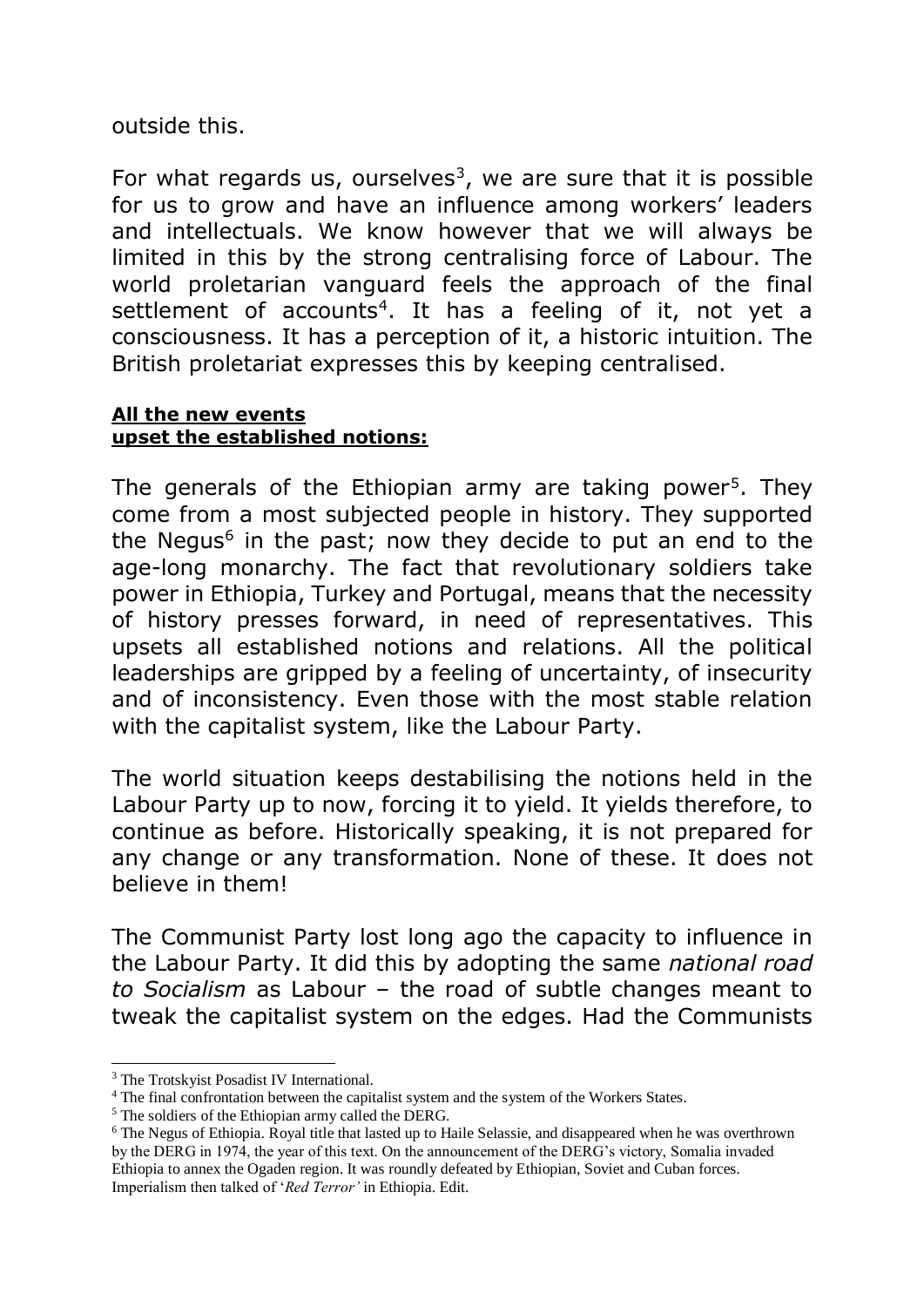upheld the revolutionary conception, they would now be in a position to influence Labour. This applies to all the Communist parties of the world, in their own contexts. The Communist parties in Europe do not make a Marxist analysis of the capitalist system. They berate the capitalists, but their evaluations are reformist. Their conclusions and their condemnations of capitalism are not entirely reformist because they lean in a revolutionary direction; but then, the crisis of capitalism is so total and obvious that they can hardly do anything else!

Sensing the approach of social transformations, the European Communists bring their diagnoses of 'capitalist crisis' to their electoral campaigns in order to get votes. To have themselves accepted, and to weigh better in the Trade Unions, they want no more than being elected, hence numerically stronger. They want historic change, certainly, but without civil war. This is an entirely false calculation of course, even when they are right in particulars. Their historic calculation is false because it refuses that civil war *is* inevitable and that capitalism *is* going to launch the war.

### **Social transformation is unavoidable:**

Capitalism has recently been beaten back in Ethiopia. The Watergate crisis has deepened in the United States and the masses oppose Nato in many parts of the world. What is lacking, particularly in the United States, is an organisation to represent the revolutionary progress of the world in that country. This shortcoming prolongs the existence of capitalism. It leaves ground and possibilities to capitalism, and the Labour Party's apparatus benefits from it. Labour leaderships are then able to come along with one little promise or two, safe in the knowledge that capitalism can stand it.

It is necessary to encourage the *programmatic* concern of the Labour left, which is already very deep. One must help it to develop the notions, and the force, to look social transformation in the face. Historic transformation is unavoidable in Britain. This is why left-wing currents keep forming in the Labour Party. This will continue to happen until some of them decide to organise and lead the forces of social transformation.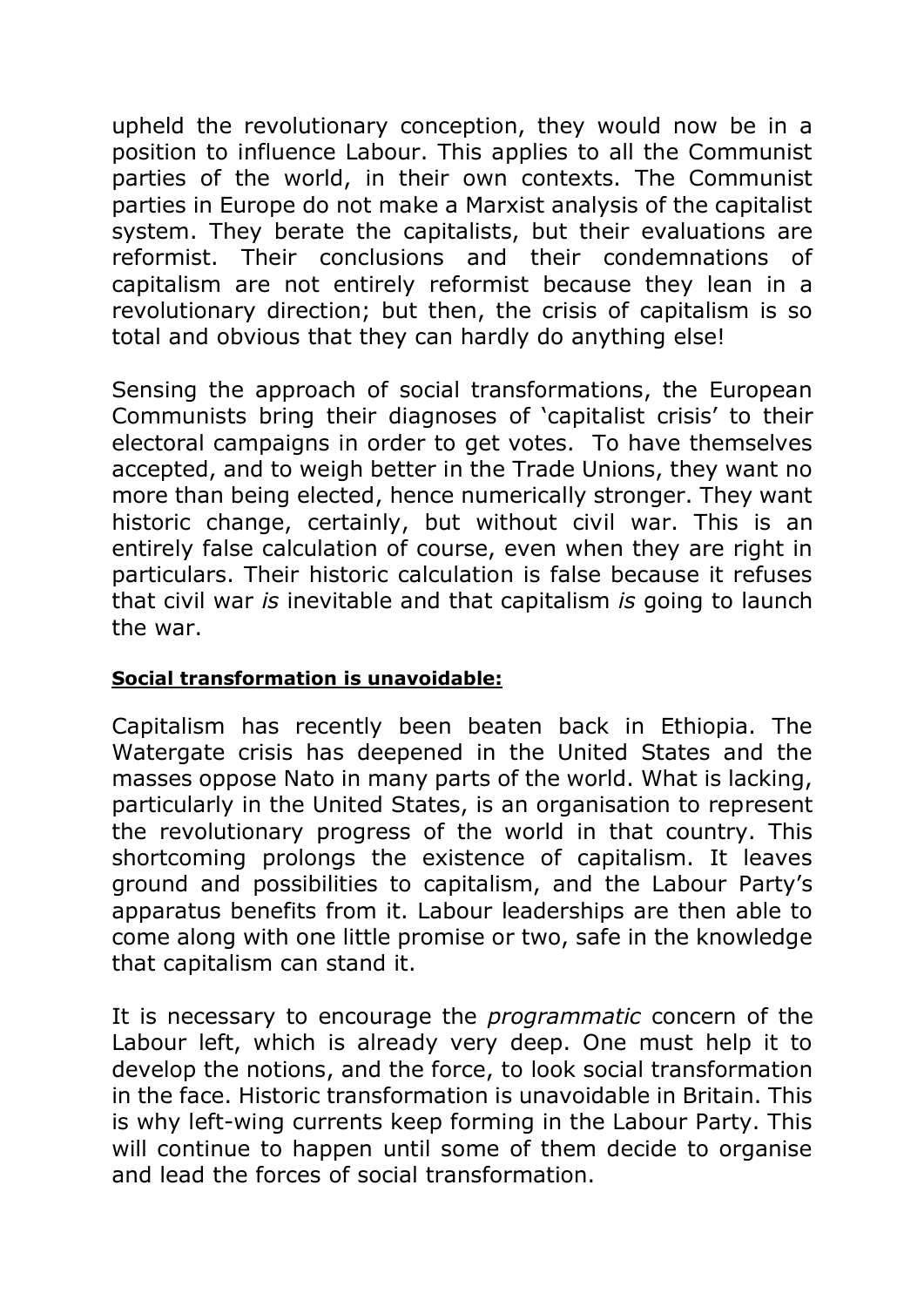#### **The stage of a repubic Is unavoidable in Britain:**

Another essential point to discuss is: 'What are we going to do about the monarchy?' The Labour left keeps silent about the monarchy and the constitutional position of the country. It realises that challenges at this level can only precipitate historic change. No one in the Labour Party takes any position about monarchy or republic. The idea of a republic is rather moderate, but for Britain, it is quite a leap.

The Labour Party avoids any reference to monarchy or republic. It senses that any change at that level will trigger a rolling process of transformations. Any serious transformation in Britain is bound to pass through a republic. At its conference, the Labour left recently adopted an important programme of social change but it said nothing about monarchy or republic either. The Labour left does not tackle this question in the same way as it does not tackle the Irish question. This is not to take away anything from its serious programme of nationalisations.

As it stands, the Labour leadership is not prepared for the scale of the transformations that are coming. Yet there are signs of inevitable change, if only in the persistence and sharpness of the struggle in Ireland. Observe how the bourgeois class, for its part, is prepared! It stimulates the Labour leadership into actions aimed at containing the pressure of the proletarian vanguard, whilst it (the bourgeois class) sets up special armies within the civilian populations with clear civil war aims in mind.

In the face of this huge challenge, there is no properly organised Labour left with a programme, a policy or a leadership of its own. There are only combinations, agreements and reciprocal concessions between right, left and centrist Labour sectors. The left feels obliged to make concessions to the others through the feeling of not being strong enough, or sure enough. Even then, the Labour Party was forced to grant it important programmatic concessions. This shows that the situation is more advanced than the left believes. The struggle in Ireland shows that conditions exist for big historic changes. Our aim must be to turn our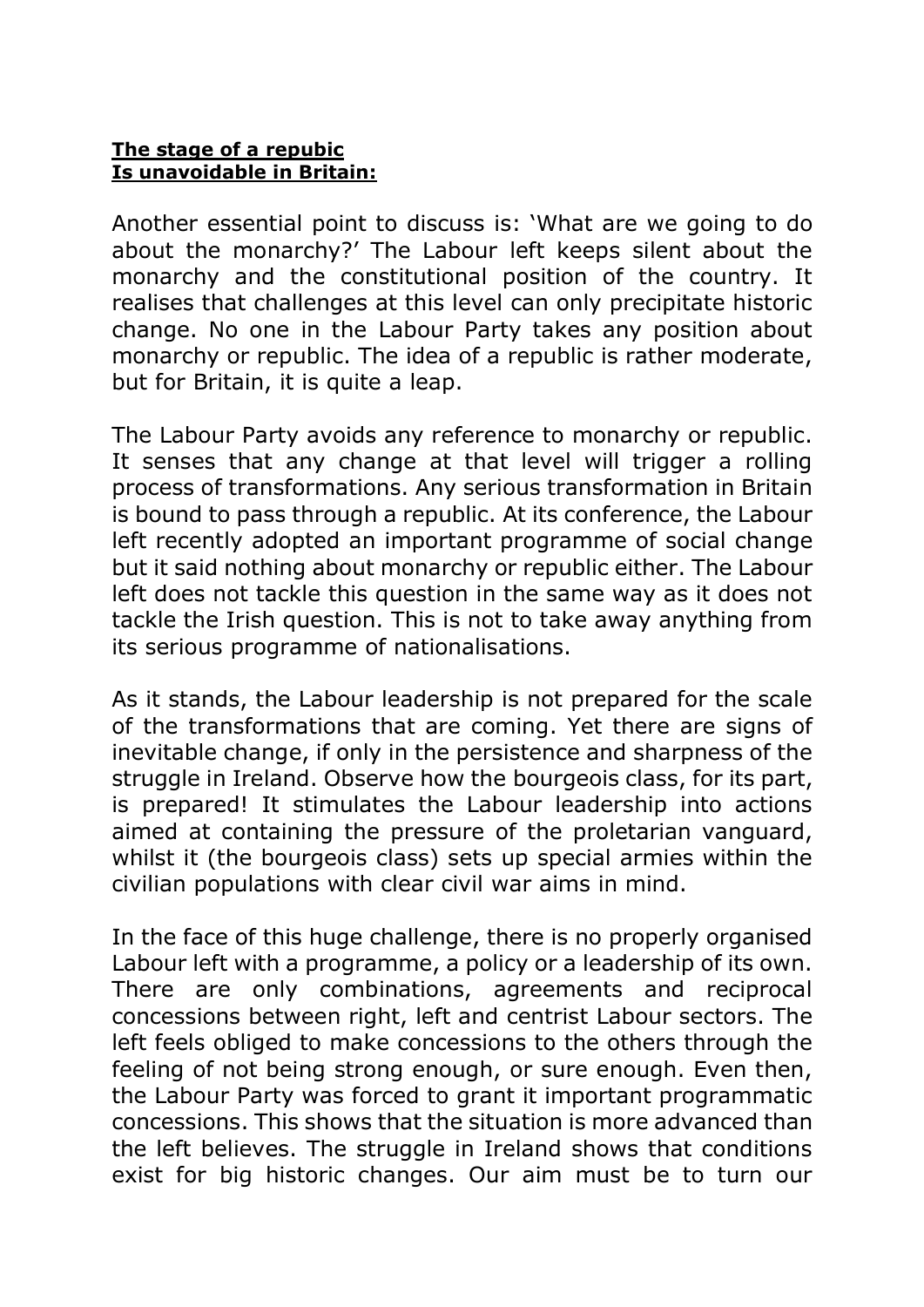concerns, our activity and our movement towards the Labour left, to contribute to its consistent organisation.

#### **The task is to organise oneself to help the Labour left organise itself:**

We must encourage the theoretical, political and programmatic ability of the Labour left. We must base this firmly on the process unfolding in the rest of Europe. All Europe is going to the left! Our task is to operate in Britain as part of what happens in the rest of Europe and the world, and the repercussions in Britain.

Our Party<sup>7</sup> must write articles for the Labour Left, and in part for the Communist Party<sup>8</sup> as well, to influence sectors. Our Party must give itself the aim to stimulate the systematic organisation of the Labour left. This can only be done within the wider analysis of where Britain is going. Britain is going towards revolution, certainly, but it is essential to develop tactics for the various stages leading to it in due course. Right now, the most important stage is to prepare our Party for this task. The world crisis of capitalism is transforming Britain completely.

Britain is one of the capitalist countries most implicated in the crisis of world capitalism. Of all the large capitalist countries, it is one of the weakest. The British high-finance sector is still strong and can still dominate, but not as much as it used to. Seeing how it keeps losing ground, British imperialism prepares to use force. It builds private armies inside the civilian populations. It uses its intervention in Ireland for civil war experiments. In Ireland, British imperialism<sup>9</sup> has created all the justifications and the opportunities to keep Britain on a permanent war footing. And in spite of all this however, it keeps failing.

We must prepare our own Party to intervene and influence in the Labour Party and the Labour left. There is a perspective in Britain for the development of a programmatic Labour left. Mind that

<sup>&</sup>lt;sup>7</sup> The British section of the Trotskyist-Posadist IV International, the RWP(T).

<sup>8</sup> This was the CPGB in 1974. It became the CPB in 1977. Editorial.

<sup>&</sup>lt;sup>9</sup> The words 'capitalism' and 'imperialism' seem interchangeable in this text, but the reader must remember how Lenin characterised this stage of history as "imperialism, the higher stage of capitalism". Editorial.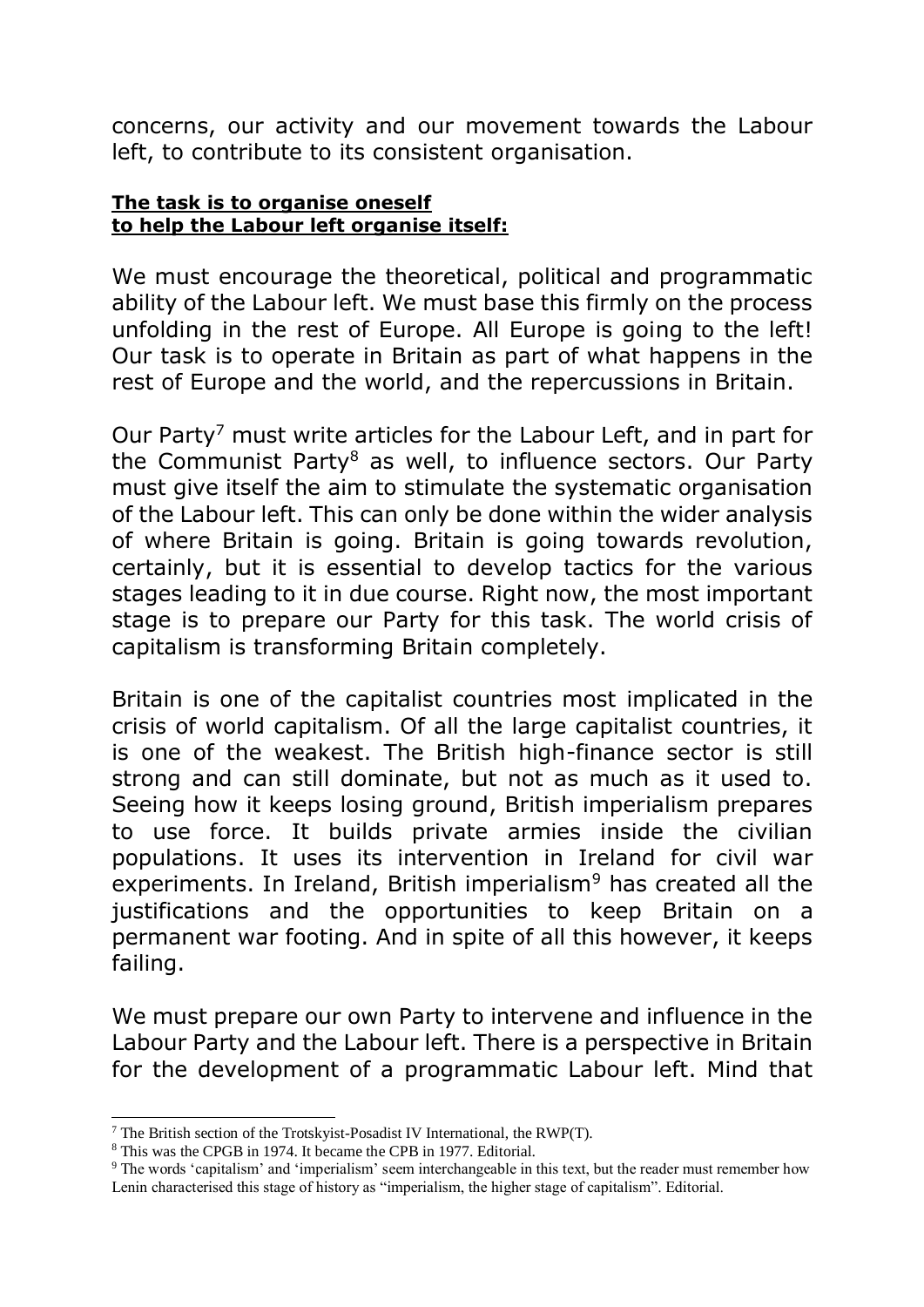not all the official Labour Party structures are entirely opposed to this. There is no systematic Labour left, but there is a left, and it looks up to the working class.

The resolutions passed at the various Trade Union Conferences this year (1974) confirmed the ideas of the Labour left. To keep in line with the Labour government, the Trade Union leaderships retreated a little afterwards on wages and prices, but the Labour government accepted many of the Trade Unions' calls for nationalisations. In that compromise, the Labour left found strength and imposed itself.

The world process is going to continue influencing in Britain. The European Socialist Parties have an influence in the Labour Party. The French Socialist Party<sup>10</sup>, the Italian, the Belgian and even a wing of the Dutch Socialist Party, are all to the left. This is going to weigh in the Labour Party. Roy Jenkins<sup>11</sup> and people like him have to step down from the leadership of Labour.

#### **Monarchy and Ireland cannot stay ignored by the Labour left:**

 $\overline{a}$ 

Capitalism observes closely the world process and its influence in Britain. Fearful of nationalisations, it gets itself ready with private armies. in Great Britain<sup>12</sup>, a revolutionary movement that arms the proletariat is not yet on the cards. It is more likely that a movement will impose nationalisations first, and that armed movements will come later. Things look that way in England, Scotland and Wales - but not in Ireland. The British proletariat is inevitably looking at the example of Ireland.

At this moment, the nationalisations are the priority. The need is to deepen the programme of nationalisations. It must be at the forefront of all struggles along with its means of implementation: workers' control, workplace committees and

<sup>10</sup> In 1972, in France, the Socialists, the Communists and the Left Radicals signed a *Common Programme* containing important measures of nationalisations. This unity frightened the European bourgeoisies even more. The alliance of the French Socialist Party with the Communists pulled the rug from under the feet of the Socialist right wing and centre. Edit.

<sup>&</sup>lt;sup>11</sup> Roy Jenkins had been a progressive bourgeois figure in the Labour Party for many years. Edit.

<sup>12</sup> Great Britain is *England, Wales and Scotland*. The United Kingdom is *Great Britain and Northern Ireland*. Edit.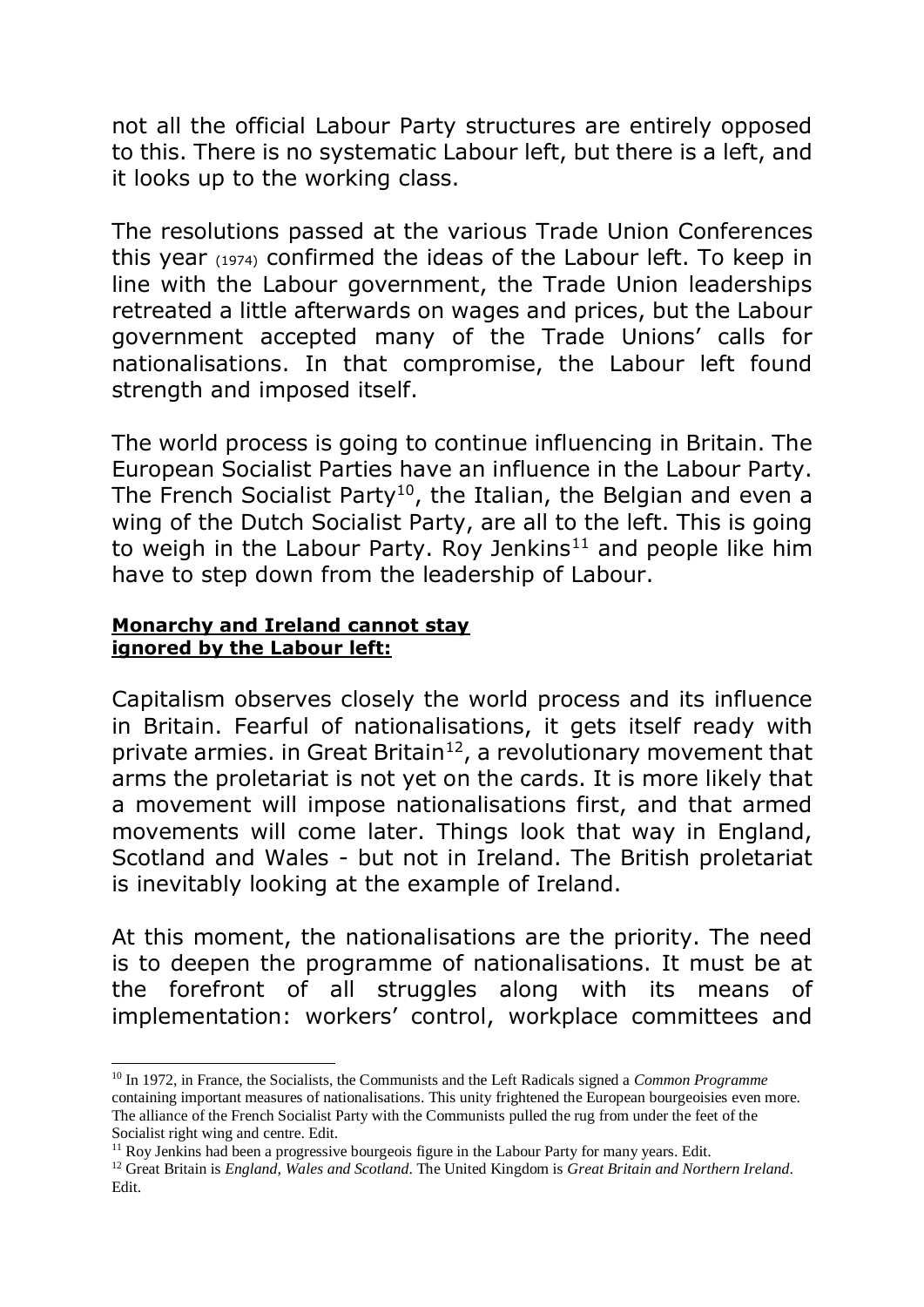workers' power organisms. The left and ourselves must assist in this, without forgetting the need for workers-area's committees and organs of power in the population to get everyone involved, intervening and leading.

We must raise debates on Ireland that prepare the Labour left for the coming stages. Capitalism will try to re-establish its power, but it has lost the historic bases to succeed. Even in the next elections<sup>13</sup>, Labour is going to win. The sector of the Labour Party that insists on nationalisations has no reason to ignore the workers of Ireland. We must unite Ireland and Great Britain in everything that we do.

The way all Europe goes to the left is part of a world process which weakens and disintegrates the capitalist system. Once British imperialism was stopped confiscating the riches of the world, it proved itself clueless. Today, it has neither ideas nor perspectives. When Wilson must yield to a programme of the Labour left, it is because the Labour right and capitalism offer him no ideas; he must borrow ideas from the left, or throw in the towel...

Wilson borrows left ideas, but only some. It is also true that an important part of the Labour Party, and sectors directly around Wilson himself, feel a genuine need for change. They feel this need, but they opt for the changes that do not entail revolution. These leaders are sufficiently informed to know that capitalism is disintegrating. Even representatives of the bourgeois class admit this.

#### **Help consistency, method and programme in the Labour left:**

-

Where change can still save capitalism, the ruling class does not mind a little bit of it. This fact invites some Labour leaders to seek a kind of 'interpenetration' with bourgeois class sectors. Opportunities of this kind have proved to exist in Socialist and Communist parties elsewhere. The idea is stupid because the workers' parties are not about to dissolve into the bourgeois

<sup>&</sup>lt;sup>13</sup> This text is dated Sept 1974. In October, Wilson announced new elections. Callaghan won.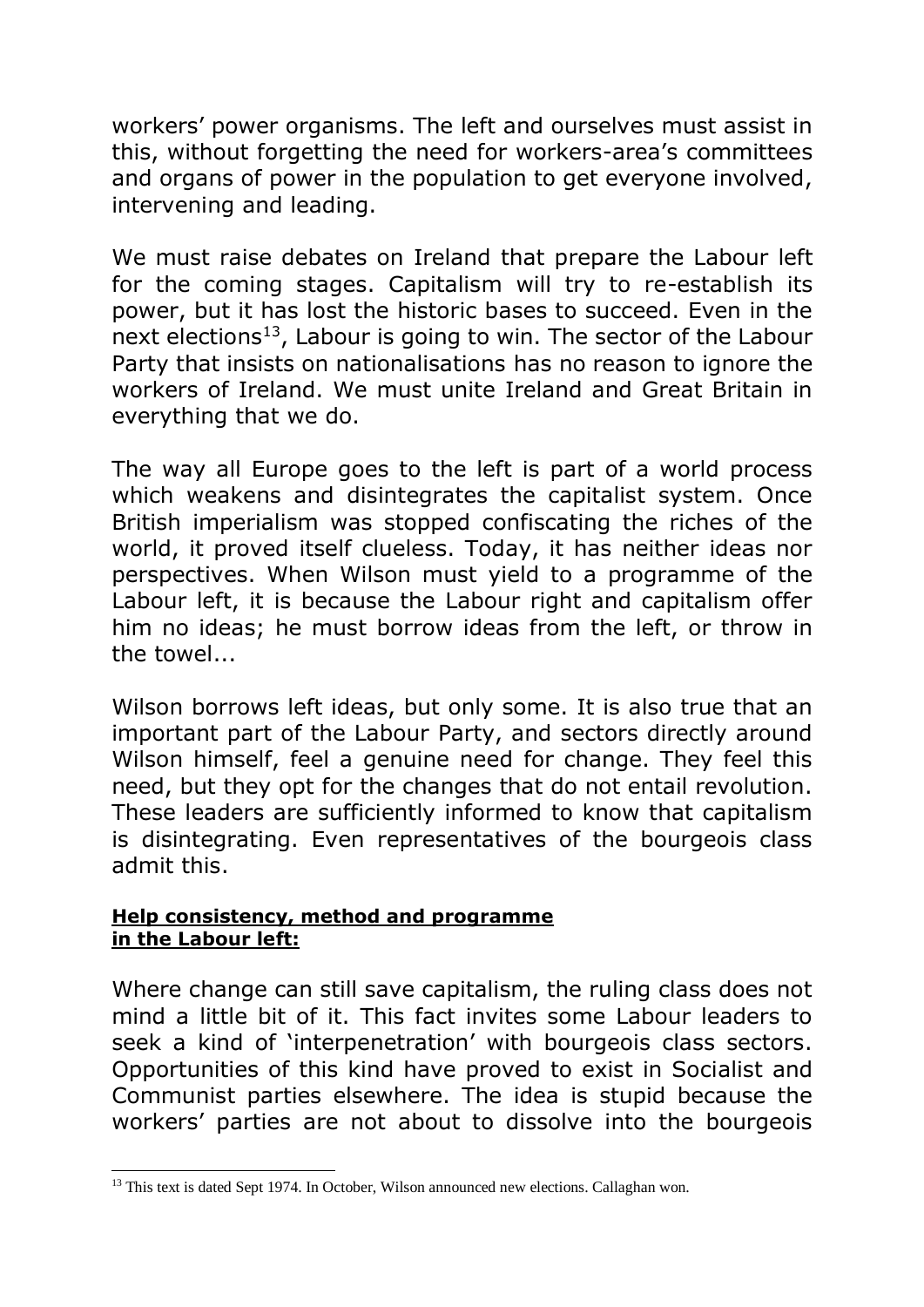class. Due to capitalism's weakness, however, attempts of that sort continue. In today's Labour Party, some leaders do not mind those of the left's proposals that do not endanger their Party power base. If they never mention the monarchy, it is for fear of the sequels that will collapse their power base.

In all this, the left groups outside the Labour Party have less and less importance. The approach of the final settlement of  $accounts<sup>14</sup>$  leaves them no independent space. The process concentrates, history concentrates and the necessity of history concentrates. This increases the centralisation of the British masses in the Labour Party. And it forces the Labour left to organise itself consistently, organisationally and programmatically. The groups that do not accept this are left without a role.

We do not discount the groups however. Some of them are important and we intervene towards them. The groups that disappeared are those who did not recognise the centralisation of the British masses. Today, the most important task is to combine Trade Union life with Labour Party life, on the basis of an anti-capitalist programme that unites the national process with the rest of the world. No group can respond to this need, whilst the Labour left makes constant and elevating steps in this direction. Programmes of agitation in the Labour left are less necessary than the steady elaboration of policy, programme, objectives and tactics in the Labour Party. In sharing in this activity, we are not a group. We are part of the construction of the Labour left.

#### **The crisis of capitalism gnaws at its centrist tendencies:**

What happens in Britain is only one facet of the process and capitalist crisis in the world. Capitalism is so badly shaken, worldwide, that each of its defeats anywhere resonates in Britain with accelerated and accentuated effects. In Britain, you can see this in the economic crisis, in the political crisis and in the military crisis.

<sup>&</sup>lt;sup>14</sup> The world war that capitalism prepares.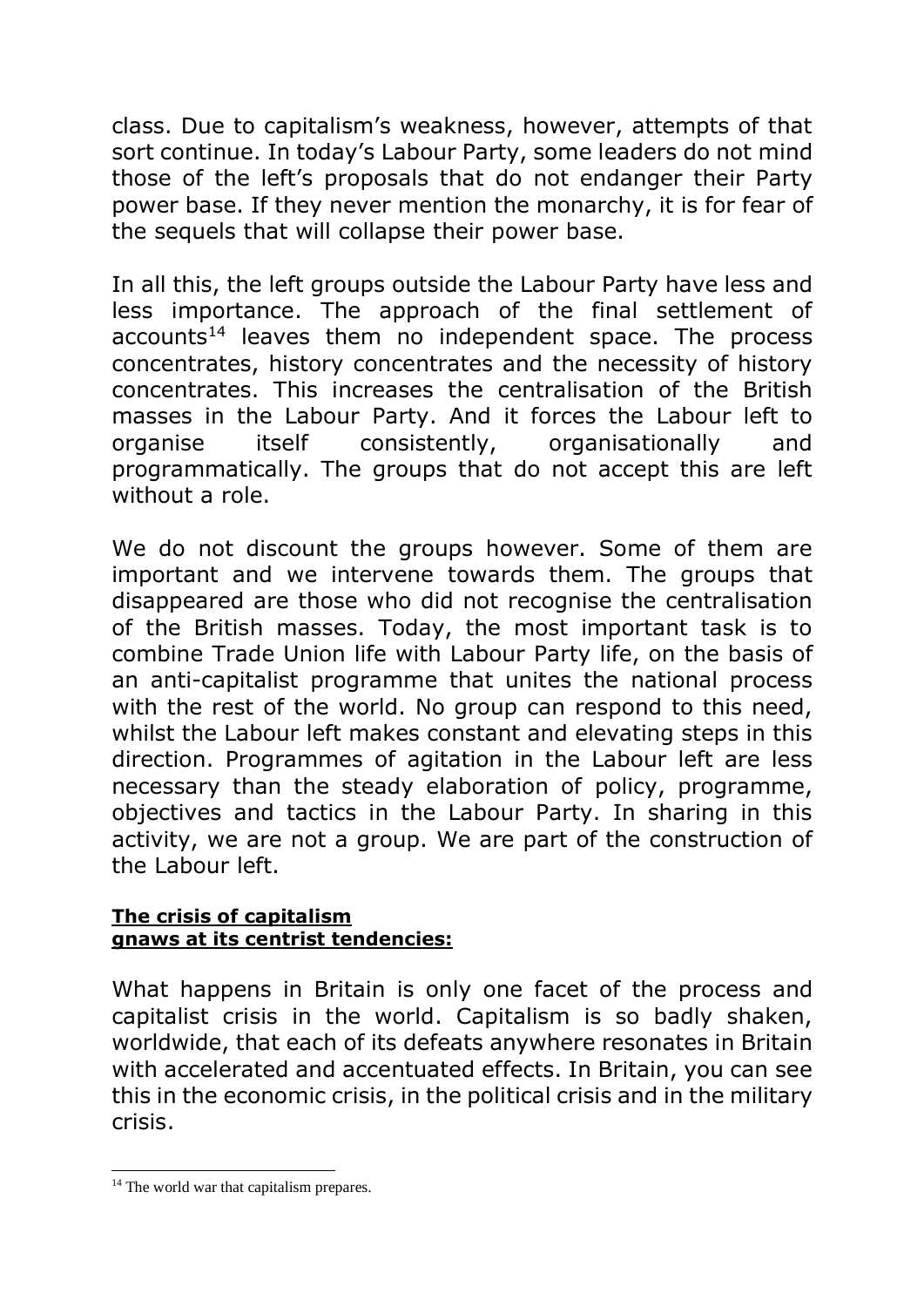The capitalists cannot believe how much they are affected by the world advance of the revolution. They have no reply to it. The left-wing Labour leaders who use left-wing measures to contain the advance of the revolution, can only do this for a time. As for the capitalist class, its crisis causes it to trust such people less and less. It has already very little confidence in what Labour has become.

The situation in Britain suggests the approach of big political leaps. The nationalisations that Labour has now implemented are quite in tune with the maturity of the world. They show a great maturity in Britain too, but the present level of debate does not do justice to this maturity. Those generally known as Liberals are collapsing all over Europe. The various Radicals drift towards the Social Democrats, a little to the left. In Britain and Germany, the Liberal Youth adopts points of the Marxist programme. Whether in Britain or in Europe, there are less and less social structures capable of inspiring, let alone building, left bourgeois movements inside the workers' movement.

There is only so much that a Labour leadership can do to contain the disintegration of the capitalist system. This reality is not yet directly observable in the Labour Party, or expressed in the Labour Party at programmatic level. What is certain is that the masses have done well to get Labour where it stands now.

Over the last ten years, the British workers have challenged private property, the power of the capitalists, the power of the landlords and the power of the employers. They occupied dozens of enterprises and ran many of them under their control<sup>15</sup>. They made links with the British population, and made links the

<sup>15</sup> Throughout the 1970's, there were workers' occupations and experiences of workers control - as in *GKN* near Stockport; *Davies & Metcalfe Ltd* in Manchester (for 35h week, equal pay, etc); *H.O. Serck &Co* in Manchester; *Bickerton Day Ltd*, Stockport (diesel engines); Gas workers in Manchester; *GKN Bradbury* Manchester (Steelworks), and other such. There was the world's famous workers' occupation under workers control of the *Shipyards on the Upper Clyde* (Scotland), shipyards originally reorganised by Tony Benn in 1968 (then Technology Minister). The shipyards' occupation took place in 1971-72 against threatened closures. Many of the main leaders like Reid, Airlie, Gilmore and Barr were Communists. They demonstrated the working class' capacity to organise production and to establish superior and dignified human relations at work. 80,000 people from all over Britain came to march in their support, and John Lennon contributed £5,000 to their cause. Editorial note.

There were countless other struggles, as against the Social Contract, etc. Editorial.